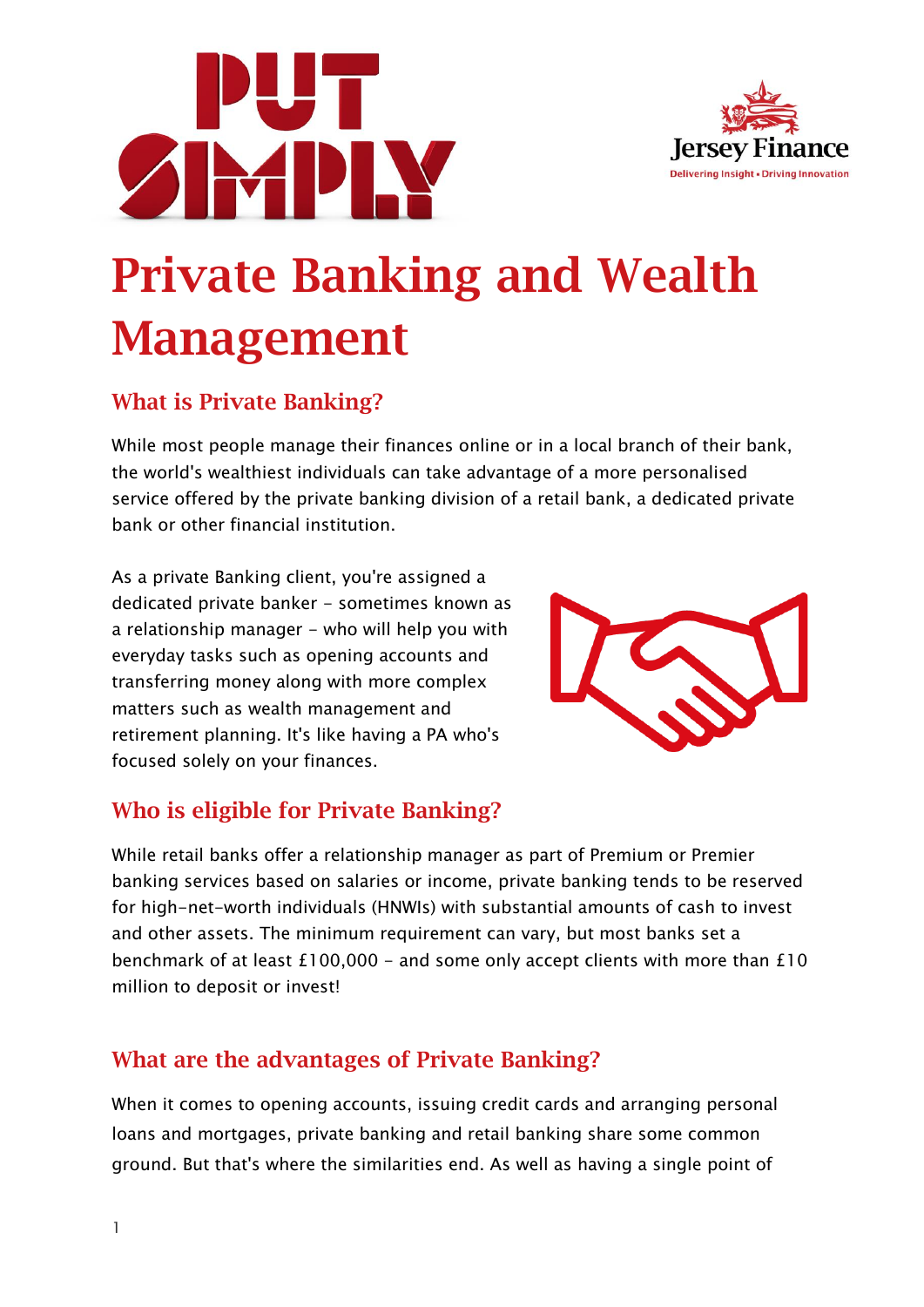contact for everything from moving money between accounts to looking at how wealth is passed on to future generations, private banking clients also enjoy a number of exclusive perks and privileges:

- Better rates & terms: Private banking clients often receive discounts or preferential pricing on financial products and services. They may be given special terms or lower interest rates on mortgages, loans or lines of credit. Their savings accounts might have higher interest rates and be free of fees and overdraft charges. And they could get more favourable exchange rates on foreign currency transactions. Private banks are often able to offer better rates because they specialise in HNWIs and therefore have a smaller number of clients than retail banks, which can mean lower overheads and better management of risks. In addition, the deposits and transactions involved tend to be higher value, meaning they earn a higher amount per deposit or transaction as it is usually taken as a percentage. All of this means they can pass on better rates to their clients, while remaining highly profitable themselves (you can read more about how banks make profit in our explainer here).
- Privacy: All banks bust adhere to stringent laws and regulations when it comes to protecting their clients and data. One of the main benefits of private banking is privacy. Clients usually remain anonymous and any tailored proprietary solutions are kept confidential to prevent competitors from approaching them with a similar offer.



• Investment opportunities: If a private banker is involved in managing a client's investments, they may be able to provide opportunities that aren't available to the average investor, such as access to an exclusive hedge fund or a private equity partnership.

• Convenience: By acting as a liaison with other departments within a bank such as the payments, lending, and risk teams, a private banker consolidates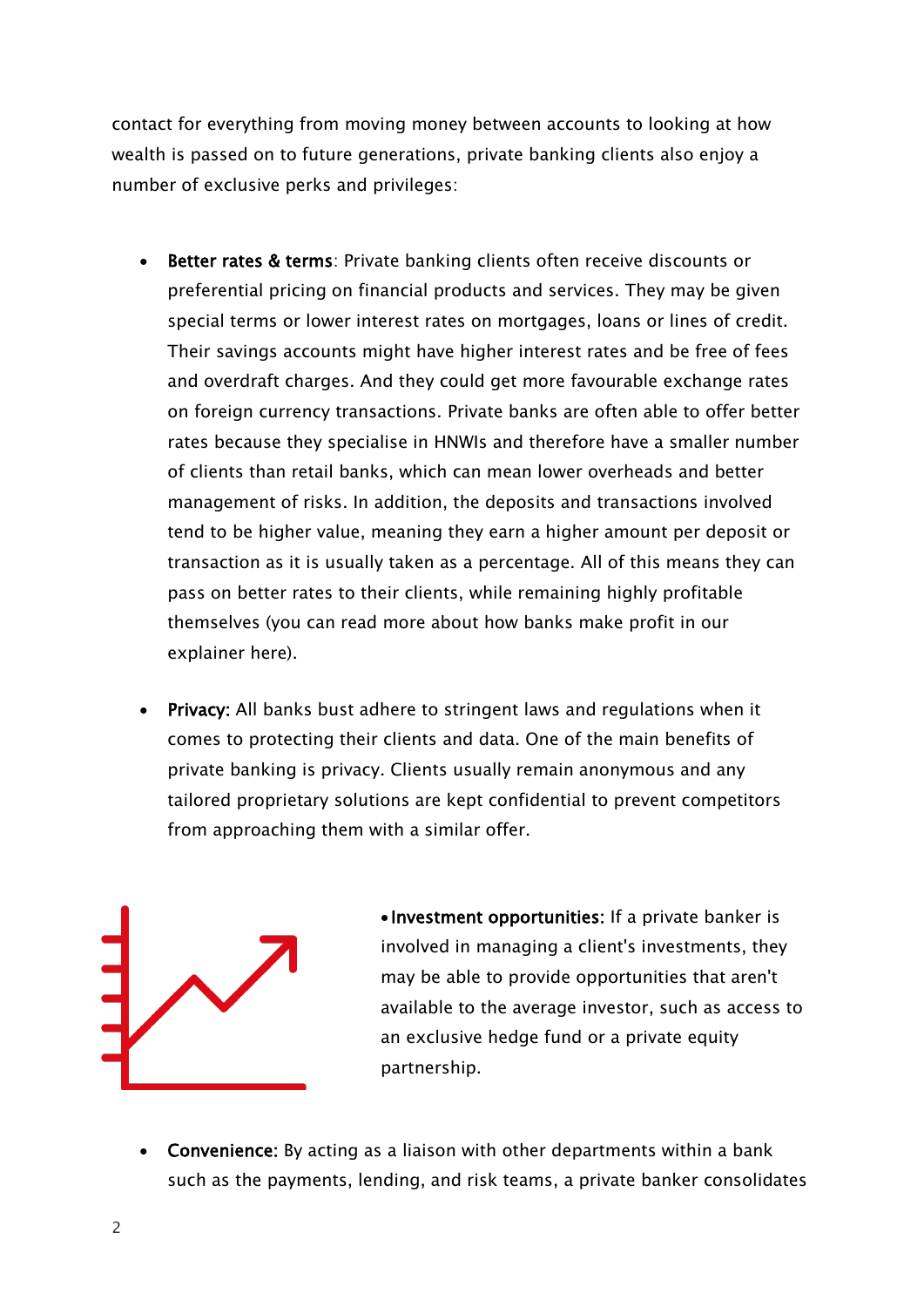all the financial services their client needs and ensures they receive the best possible product offerings and support. Having a dedicated contact who already knows your circumstances also saves time when you want to carry out tasks like depositing checks and arranging transfers.

#### What's in it for the banks?

You won't find a private banking division in every retail bank, but the likes of Citibank, Credit Suisse, Merrill Lynch, Morgan Stanley and UBS have substantial private banking operations. These banks often earn a percentage of the assets under management (AUM), which is generally quite large with HNWIs. Charging even a very small percentage fee for services that involve huge sums of money generates substantial income for a bank.

#### What is wealth management?

Wealth management covers every aspect of a client's financial affairs - from investing and inheritance tax to retirement planning and charitable giving. Private banking and wealth management can sometimes overlap when private banking clients are offered wealth management services by their bank. However, not all banks are involved in investing on behalf of their clients and there are wealth managers who can't provide services such as opening accounts or lending money because they don't have a banking licence.

## What's the difference between wealth management and asset management?



You might hear the terms 'wealth management' and 'asset management' used interchangeably, but the roles of a wealth manager and an asset manager are different.

An asset manager is someone who makes investments in order to grow their client's portfolio. They might work for an investment bank or an asset management company, or as an

independent advisor. Taking account of their client's financial goals and attitude towards risk, their aim is to maximise the returns on investments in products such as equity, real estate, commodities and mutual funds.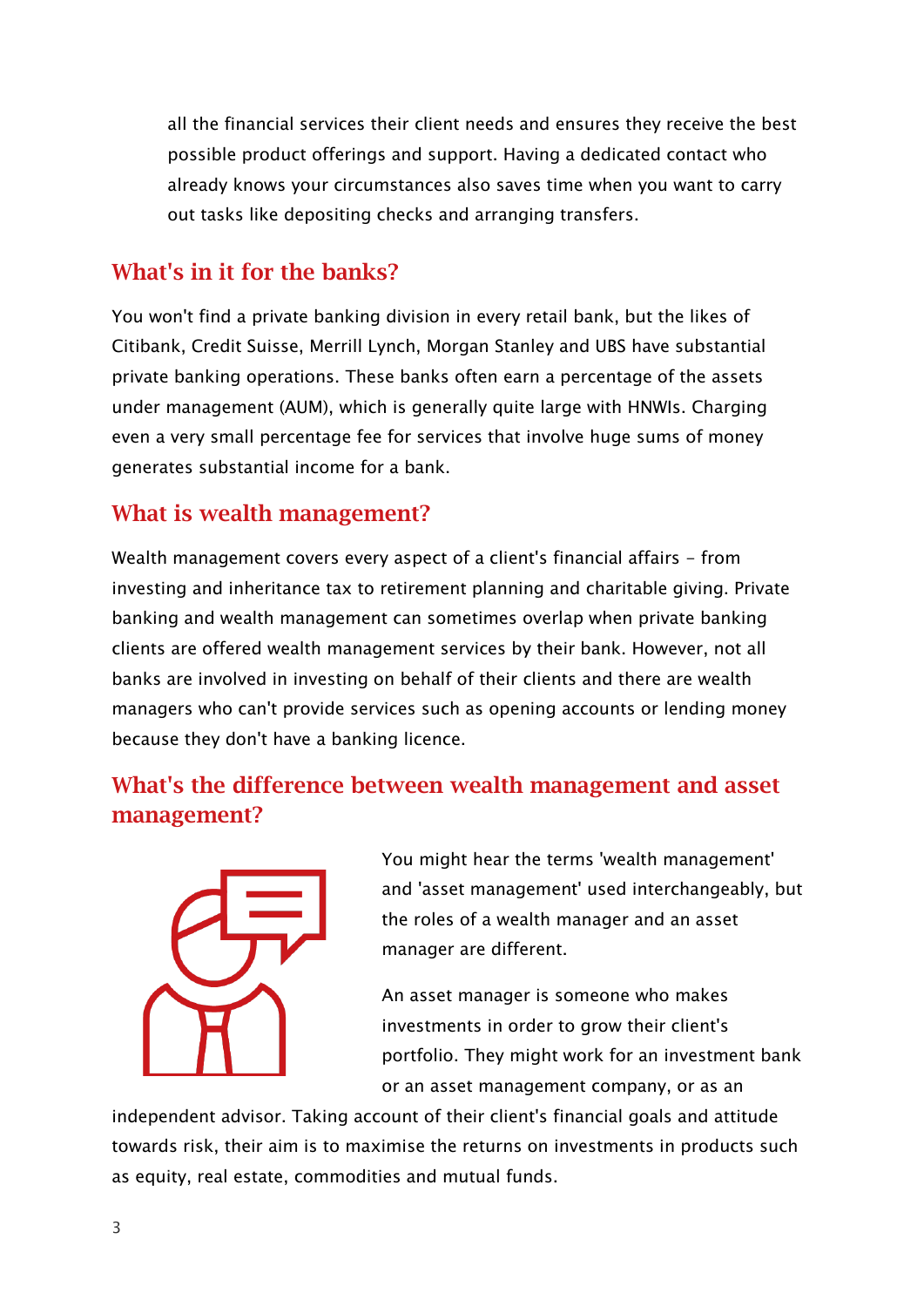While an asset manager focuses solely on looking after a client's investments, a wealth manager takes a broader approach that encompasses their entire financial situation. They can help with things like tax, cash flow, estate planning and other areas that an asset manager doesn't cover. This makes wealth management a particularly useful option for clients who are approaching retirement.

You can read more about Private Wealth and the ways how people and families manage their wealth using services such as trusts, foundations and family offices in our Put Simply Private Wealth guides [here.](https://www.jerseyfinance.je/our-work/put-simply-private-wealth/)

## Why choose Jersey for private banking and wealth management?

When you have a substantial amount of wealth, great value is placed on reputation. As one of the world's leading international finance centres, Jersey is known for delivering well-regulated services in a stable jurisdiction where an established infrastructure supports the Island's flexible and forward-thinking approach. It's a compelling combination that attracts some of the biggest names in private banking from the UK, Europe, North America, South Africa, Asia and the Middle East.

Citibank was one of the first foreign banks to establish a presence in the Channel Islands. Today Citi Jersey sits alongside a number of other global organisations, such as Investec, UBS and Vistra. You'll also find Jersey branches and subsidiaries of EFG Private Bank, Nedbank Private Wealth and Kleinwort Hambros (part of the Societe Generale Group). All are able to offer their clients a premium service underpinned by the local expertise provided by an Island workforce of more than 14,000 highly skilled finance professionals.

• Jersey is responsible for an estimated £400 billion of assets owned by private individuals and families from around the world.



• There are 24 bank branches and subsidiaries located in Jersey - and they include nearly half of the top 25 banks in the world, measured by the level of their capital.